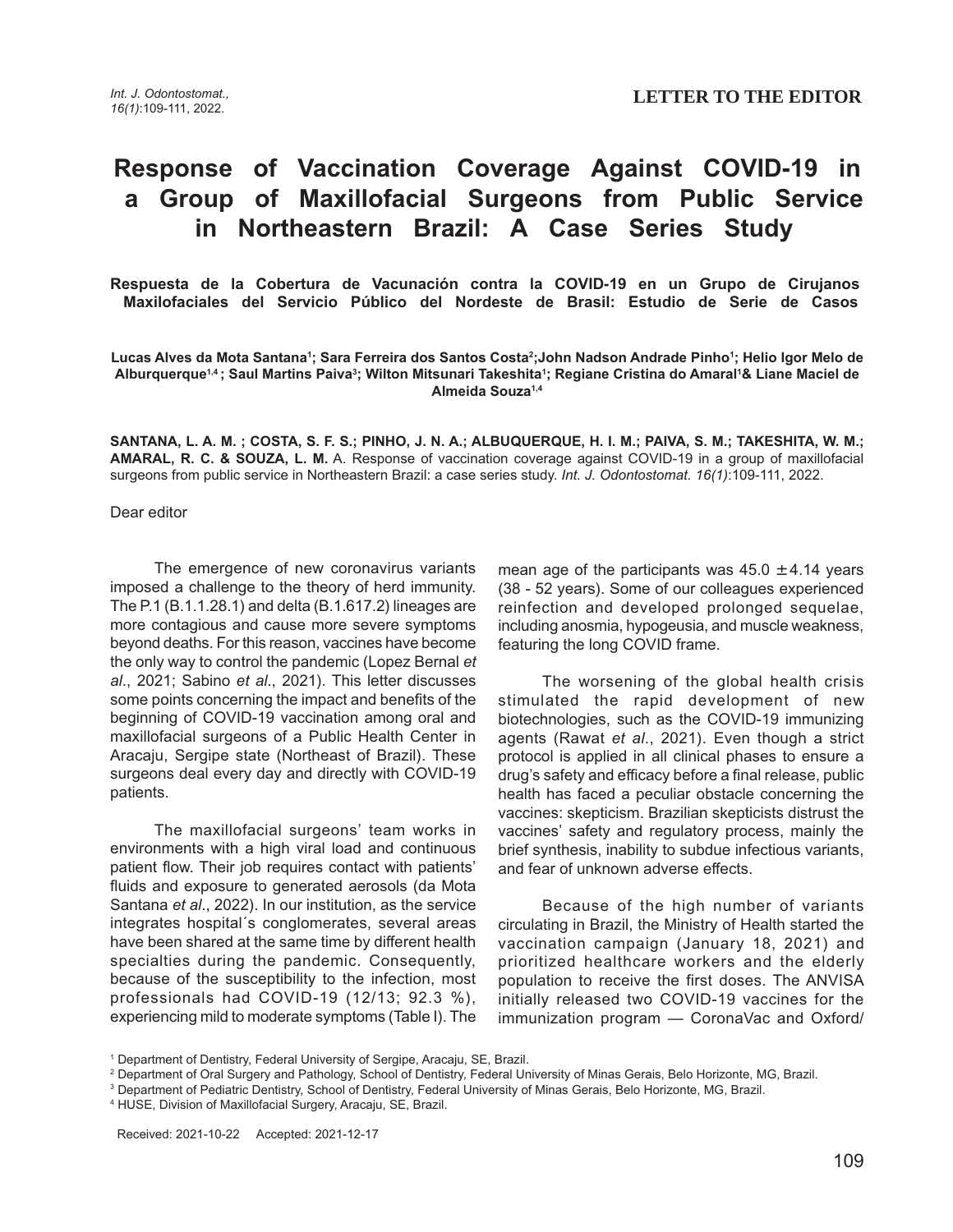AstraZeneca, both nationally produced, in cooperation with the Butantan and Biomanguinhos (FIOCRUZ) institutes. Currently, the national vaccination campaign includes Pfizer-BioNTech and Janssen vaccines, whose substrate for production is restricted only to the responsible pharmaceutical industry (https:// www.gov.br/saude/pt-br).

Between mid-January and late April 2021, all professionals in the service received two doses of the vaccines produced in Brazil. The clinical profile is summarized in the Table I. The more common reactions were fever, headache, and pain in the arm, often by a maximum period of 24h. Both immunizers presented similar reactions; therefore, none should be repelled by the population. As the number of dental visits progressively returns to pre-pandemic rates, periodic monitoring tests have failed to evidence signs of new infection among oral surgeons after being fully immunized.

Despite the success, adverse effects are described to these vaccines. Data from the United States, Canada, European Union, and the United Kingdom reported symptoms consisting of Bell's palsy, facial swelling, and swelling of the lips, face, and tongue associated with anaphylaxis (Cirillo, 2021). Of note, adverse reactions to vaccines and other medicines are not uncommon. However, once they prevent thousands of deaths annually worldwide, the cost-benefit can be considered high and essential for global health (Destefano et al., 2018).

On the other hand, occurrences of reactions after the vaccination are a plausible topic for discussion. For this reason, dentists and other clinical specialists are supposed to provide care to recently vaccinated patients (Riad, 2021). In their preliminary survival study, Mazur et al. (2021) did not observe a significant correlation between the COVID-19 vaccine and facial and oral manifestations. According to different studies, the vaccines released for emergency use in Brazil showed 95 % efficacy in preventing symptomatic COVID-19, reducing the number of hospitalizations (Yan et al., 2021; Xia et al., 2022). Notably, it has been suggested that patients previously infected with the novel coronavirus, after fully vaccinated, may have an additional protective effect (Wadman, 2021), which may explain the post-vaccination success rate in our oral surgery staff.

Transparently, our preliminary results are constructive and forward-looking. The successful immunization of health care workers, a highly exposed group, may convince the skeptical and reassure the overall population of the safety and effectiveness of receiving the shots. They showed a reduction in professionals' absence, insecurity in the workplace, and infected individuals, serving as an efficient method for SARS-CoV-2 control.

| Case | Age/Sex | COVID-19<br><b>Test Results</b> | <b>Reaction history</b><br>predicted the vaccine | Vaccine/ Manufacturer<br>/Country                    | Interval<br>Between<br>Doses | Reported adverse effects                                            | Reported COVID-19<br>symptoms after Vaccine<br>(1st and 2nd doses) |
|------|---------|---------------------------------|--------------------------------------------------|------------------------------------------------------|------------------------------|---------------------------------------------------------------------|--------------------------------------------------------------------|
| #1   | 47 y/ M | Positive                        | no                                               | Oxford/AstraZeneca (BioNTech, United<br>Kingdom)     | 3 months                     | no                                                                  | no                                                                 |
| #2   | 45 y/ M | Positive                        | no                                               | CoronaVac (Sinovac Life Sciences, Beijing,<br>China) | 28 days                      | no                                                                  | no                                                                 |
| #3   | 51 y/ F | Positive                        | no                                               | Oxford/AstraZeneca (BioNTech, United<br>Kingdom)     | 3 months                     | Low fever by 24h and<br>slight pain along the arm                   | no                                                                 |
| #4   | 52 y/ M | Positive                        | no                                               | CoronaVac (Sinovac Life Sciences, Beijing,<br>China) | 28 days                      | Slight pain along the arm                                           | no                                                                 |
| #5   | 45 y/ M | Negative                        | no                                               | CoronaVac (Sinovac Life Sciences, Beijing,<br>China) | 28 days                      | Headache                                                            | no                                                                 |
| # 6  | 46 y/ M | Positive                        | no                                               | CoronaVac (Sinovac Life Sciences, Beijing,<br>China) | 28 days                      | Pain in anesthesia local<br>and macules on the<br>deltoid muscle    | no                                                                 |
| #7   | 47 y/ M | Positive                        | no                                               | CoronaVac (Sinovac Life Sciences, Beijing,<br>China) | 28 days                      | Headache and Slight<br>pain along the arm                           | no                                                                 |
| # 8  | 38 y/ M | Positive                        | no                                               | CoronaVac (Sinovac Life Sciences, Beijing,<br>China) | 28 days                      | no                                                                  | no                                                                 |
| #9   | 46 y/ M | Positive                        | no                                               | CoronaVac (Sinovac Life Sciences, Beijing,<br>China) | 28 days                      | no                                                                  | no                                                                 |
| # 10 | 41 y/ M | Positive                        | no                                               | CoronaVac (Sinovac Life Sciences, Beijing,<br>China) | 28 days                      | no                                                                  | no                                                                 |
| #11  | 46 y/ M | Positive                        | no                                               | CoronaVac (Sinovac Life Sciences, Beijing,<br>China) | 28 days                      | Pain in anesthesia local.<br>diarrhea, fever, and<br>myalgia by 24h | no                                                                 |
| #12  | 42 y/ M | Positive                        | no                                               | CoronaVac (Sinovac Life Sciences, Beijing,<br>China) | 28 days                      | no                                                                  | no                                                                 |
| #13  | 39 y/ M | Positive                        | no                                               | CoronaVac (Sinovac Life Sciences, Beijing,<br>China) | 28 days                      | no                                                                  | no                                                                 |

Table I. Clinical profile of oral and maxillofacial surgeons vaccinated in a public center medical during COVID-19 pandemic in Brazil.